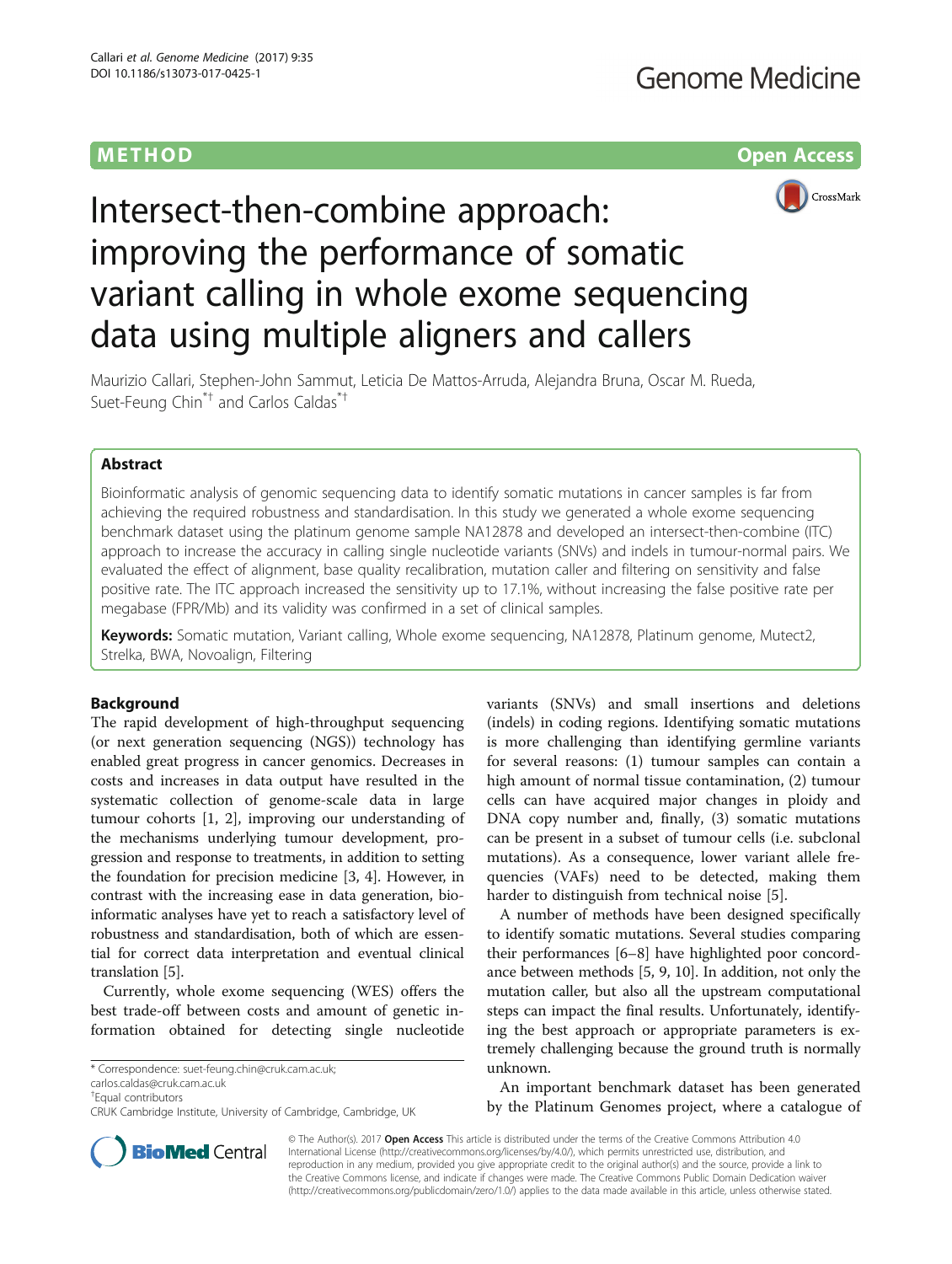<span id="page-1-0"></span>highly accurate whole genome variant calls and homozygous reference calls has been derived for sample NA12878 by integrating independent sequencing data and the results of multiple pipelines ([https://](https://www.illumina.com/platinumgenomes) [www.illumina.com/platinumgenomes](https://www.illumina.com/platinumgenomes)). For example, it is the basis of the Genome Comparison and Analytic Testing (GCAT) platform [\[11](#page-10-0)] that allows an easy benchmarking of user's pipelines for the identification of germline variants.

To generate a benchmark dataset for the detection of 'somatic' mutations, we performed a WES experiment using two lymphoblastoid cell lines from the HapMap/ 1000 Genomes Project (NA12878 and NA11840) in order to mimic a tumour-normal pair, with NA12878 being the 'tumour' and NA11840 being the 'normal'. We diluted the NA12878 DNA with an increasing amount of NA11840 DNA (from 0 to 99.8%) to estimate the performance in detecting mutations within a wide range of VAFs. Using this dataset we aimed to: (1) evaluate the effect of alignment and base quality recalibration on mutation calls; (2) compare the performance of Mutect2 and Strelka in identifying SNVs and indels; (3) optimize the mutation calling by parameter adjustment; (4) derive an 'intersect-then-combine' (ITC) approach to merge information from multiple tools to increase the sensitivity and decrease the false positive rate (FPR). The validity of the ITC approach was then confirmed in a set of clinical samples.

#### Methods

#### Sample preparation

Two lymphoblastoid cell lines, NA12878 and NA11840, from the Human Genome Diversity Project (HGDP)- CEPH collection were obtained from the Coriell Cell Repository. The NA11840 cell line was chosen from a set of 17 available CEPH cell lines in our laboratory as it shared the least number of SNVs with NA12878, so as to generate the maximum number of virtual somatic SNVs. The cell lines were grown as suspensions in RPMI 1640-Glutamax (Invitrogen, Waltham, MA, USA) supplemented with 10% foetal calf serum and 5% penicillin and streptomycin at 37 °C and 5%  $CO<sub>2</sub>$ . The cell lines were passaged at 1:10 dilution, and  $10 \times 10^6$  cells were harvested for DNA extractions.

DNA was extracted from the cell lines using the DNeasy Blood and Tissue DNA extraction kit (Qiagen, Manchester, UK) and quantified using a Qubit High Sensitivity DNA quantification kit (Life Technologies, Carlsbad, CA, USA). DNA from both cell lines was diluted to obtain 100 ng/μl stock concentrations.

To generate the serial dilutions of one cell line with the other, we mixed by volume to obtain the percentage (volume/volume) as presented in Additional file [1](#page-9-0) ( $n = 12$ ).

#### Clinical samples

We included WES data from peripheral blood lymphocytes ('buffy coat') of 10 individuals. The samples were collected and analysed as part of the study 'Cell-free DNA in non-metastatic setting', approved by the Institutional Review Board of the Vall d'Hebron University Hospital, Barcelona, Spain (PR\_AG\_67-2013). DNA was extracted using the QIAamp DNA Mini Kit (Qiagen) according to manufacturer's instructions and quantified using the Qubit Fluorometer assay (Life Technologies) as previously described [[12\]](#page-10-0). Two (or three) independent libraries were generated from each sample and sequenced as described in the next paragraphs. These libraries were sequenced on an Illumina HiSeq 2500 and Illumina HiSeq 2000 respectively (Illumina, San Diego, CA, USA).

A breast cancer sample for which two independent WES data were available was also included. This sample (ID: AB551) is part of a previously reported biobank [\[13](#page-10-0)].

#### Whole exome sequencing

Adapter-ligated indexed libraries were generated using the Illumina Nextera Rapid Capture kit (Illumina) from 50 ng of DNA as per manufacturer's instructions. The libraries were quantified using a Qubit High Sensitivity dsDNA assay (Life Technologies). Five hundred nanograms of adapter-ligated barcoded DNA from each sample from each library were pooled into a capture pool of 12. Each capture pool was hybridised twice with enrichment probes for the exome. The fragment sizes of enriched libraries were assessed using a bioanalyser (Agilent Technologies, Folsom, CA, USA) and quantified using KAPA Library Quantification Kits (Kapa Biosystems, Wilmington, MA, USA).

Paired-end 125-bp sequencing runs were performed on an Illumina HiSeq 2500 instrument, aiming for a mean read depth coverage of 100 for the NA12878 dilution series.

#### Alignment

## Burrows-Wheeler Aligner (BWA)/Genome Analysis Toolkit

After initial quality control using the FastQC application (<http://www.bioinformatics.babraham.ac.uk/projects/fastqc/>), adapters and low-quality bases (Phred score below 20) were trimmed off using Trim Galore (v0.3.7) ([http://](http://www.bioinformatics.babraham.ac.uk/projects/trim_galore/) [www.bioinformatics.babraham.ac.uk/projects/trim\\_galore/](http://www.bioinformatics.babraham.ac.uk/projects/trim_galore/)). Reads were aligned to the human reference genome (hg19/GRCh37 decoy) using BWA-MEM (v0.7.12) and default parameters. Local realignment and base quality recalibration (BQR) were performed using the GATK, v3.4.46. Multiple bam files for the same sample (obtained on different sequencing lanes) were merged. Alignment and coverage metrics as well as PCR duplicate marking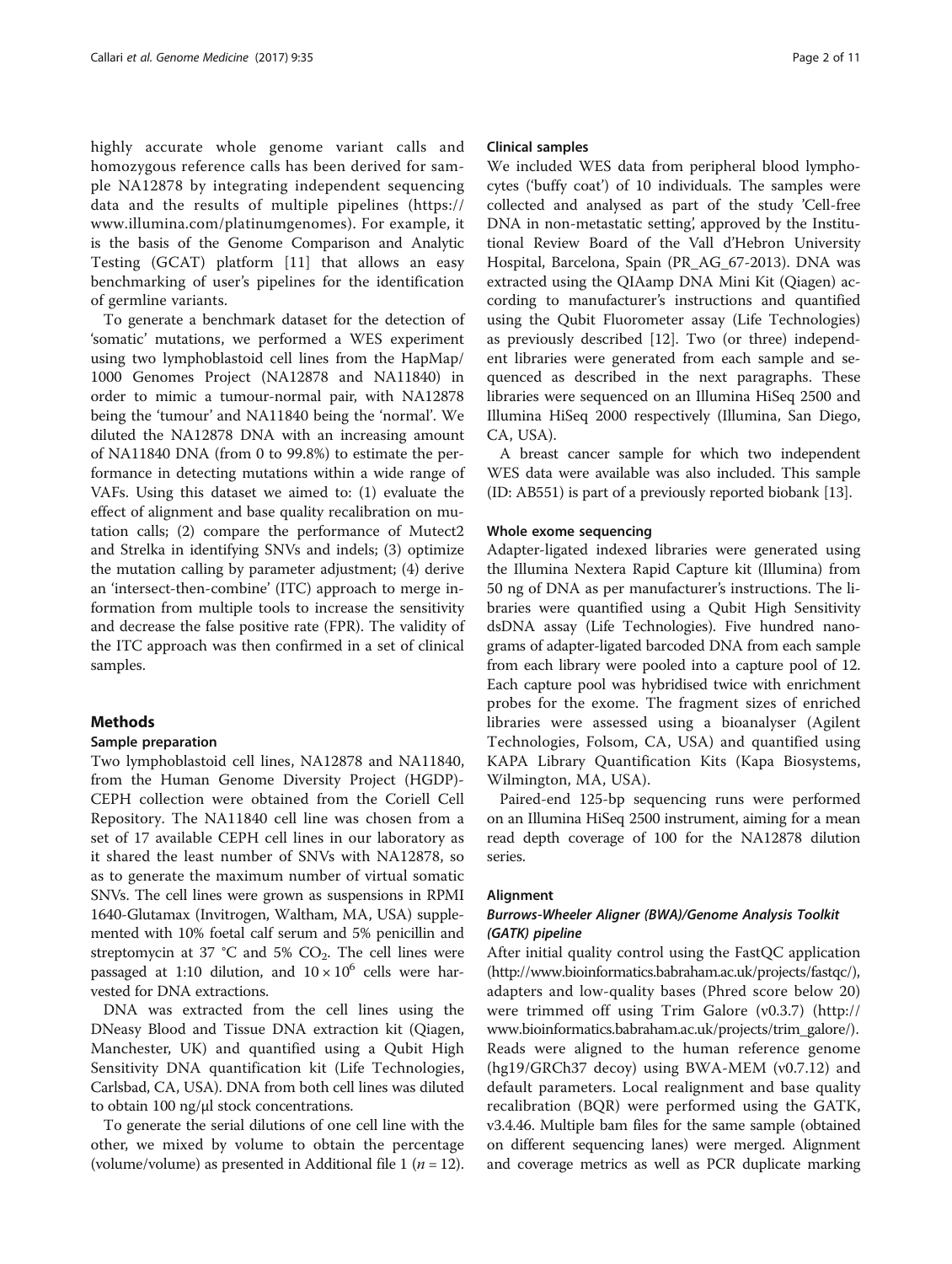were computed using Picard tools (v1.125) before and after merging. Local realignment was repeated on all 12 samples together to ensure indel concordance between samples.

Adapter and low-quality base (Phred score below 20) trimming, alignment and BQR were performed in a single step using Novoalign (v3.02). In a preliminary step, the alignment score threshold was varied between 50 and 300. As shown in Additional file [2:](#page-9-0) Figure S1, modification of this threshold affects both alignment efficiency and the running time, and we established that the best compromise between alignment time and efficiency was at a score threshold of 250. Bam files were locally realigned using the GATK, v3.4.46. Sorting and duplicate marking were done using Novosort (v3.02) before and after merging the distinct bam files from the same sample. Local realignment was repeated after merging on all 12 samples together.

#### Identification of regions of interest

Platinum variant calls for sample NA12878 (the virtual 'tumour') and confident regions (high confidence homozygous reference regions plus platinum calls) [\[14](#page-10-0)] were downloaded from<https://www.illumina.com/platinumgenomes> (v7.0.0). Genotype data for sample NA11840 (the virtual 'normal') were obtained from the 1000 Genomes website. Platinum calls were intersected with the Nextera exome target regions, and variants shared with the NA11840 sample were excluded. Four multiallelic SNVs and 10 multiallelic indels were also excluded. In total we identified a list of 9968 SNVs and 420 indels that are theoretically 'somatic variants' in our virtual tumour-normal pair. The confident regions were also intersected with the Nextera exome target regions, defining the regions of interest in which to search for mutations. After subtracting platinum call regions, a total of 36,582,697 bp represented our set of reference regions.

#### Somatic mutation calling Mutect<sub>2</sub>

Mutect2 Mutect2 (included in GATK 3.5) was run for each combination of NA12878 dilution series (from 100% to 0.2% purity) with the NA11840 sample (tumour-normal mode) using default parameters, with the exception of the min-Pruning parameter which determines the minimum support to not prune paths in the De Bruijn-like graph: this was set at 3 (instead of the default value 2), as it dramatically reduced the running time without affecting the number of variant calls (data not shown). In the platinum genome dilution experiment, we included all mutations passing all the internal filters as well as mutations that failed the 'clustered\_events' and/or 'homologous\_

mapping\_event' filters, as germline variations frequently occur close to each other in the genome.

#### Strelka

We ran Strelka (v1.0.14) [[15\]](#page-10-0) for each virtual 'tumournormal' pair with recommended starting parameters for BWA in the configuration file and default parameters. The *isSkipDepthFilters* parameter was set to 1 to skip depth filtration, as suggested by the authors. Mutations called by default were those passing internal filters identified using Tier 1 reads and with a QSS\_NT > 15 for SNVs and a QSI\_NT > 30 for indels.

#### Performance evaluation

By intersecting the experimental calls with the list of platinum calls (9968 SNVs and 420 indels), we computed the number of true positives (TP), false negatives (FN) and false positives (FP). This task was performed using custom scripts that matched the genomic coordinates as well as reference and alternative alleles. Sensitivity was then defined as:

$$
Sens = \frac{TP}{TP + FN}
$$

We also computed the false positive rate per megabase (FPR/Mb) as:

$$
FPR/Mb = \frac{FP}{n\,ref} \times 10^6
$$

where  $n$  ref is our set of reference regions equal to 36,582,697 bp.

#### Variant annotation

Somatic mutations called in the breast cancer clinical sample were annotated using Variant Effect Predictor (VEP) [\(http://grch37.ensembl.org/](http://grch37.ensembl.org/)).

#### Results

#### Experimental design and quality control

We sequenced two cell lines from the HapMap/1000 Genomes Project, NA12878 (Platinum Genomes) and NA11840 to mimic a tumour-normal pair allowing identification of 'somatic' SNVs and indels. The NA12878 sample was also mixed with an increasing amount of NA11840 (up to 99.8% by concentration, Additional file [1](#page-9-0)) to mimic normal contamination and the presence of subclonal somatic mutations. All samples were subjected to WES, and we obtained an average on target coverage of 100× (Additional file [2](#page-9-0): Figure S2A).

A list of 9968 high confidence SNVs present in NA12878 and not in NA11840 was derived (see [Methods](#page-1-0)). For these loci we computed the VAFs in our data to verify that the observed median values for heterozygous and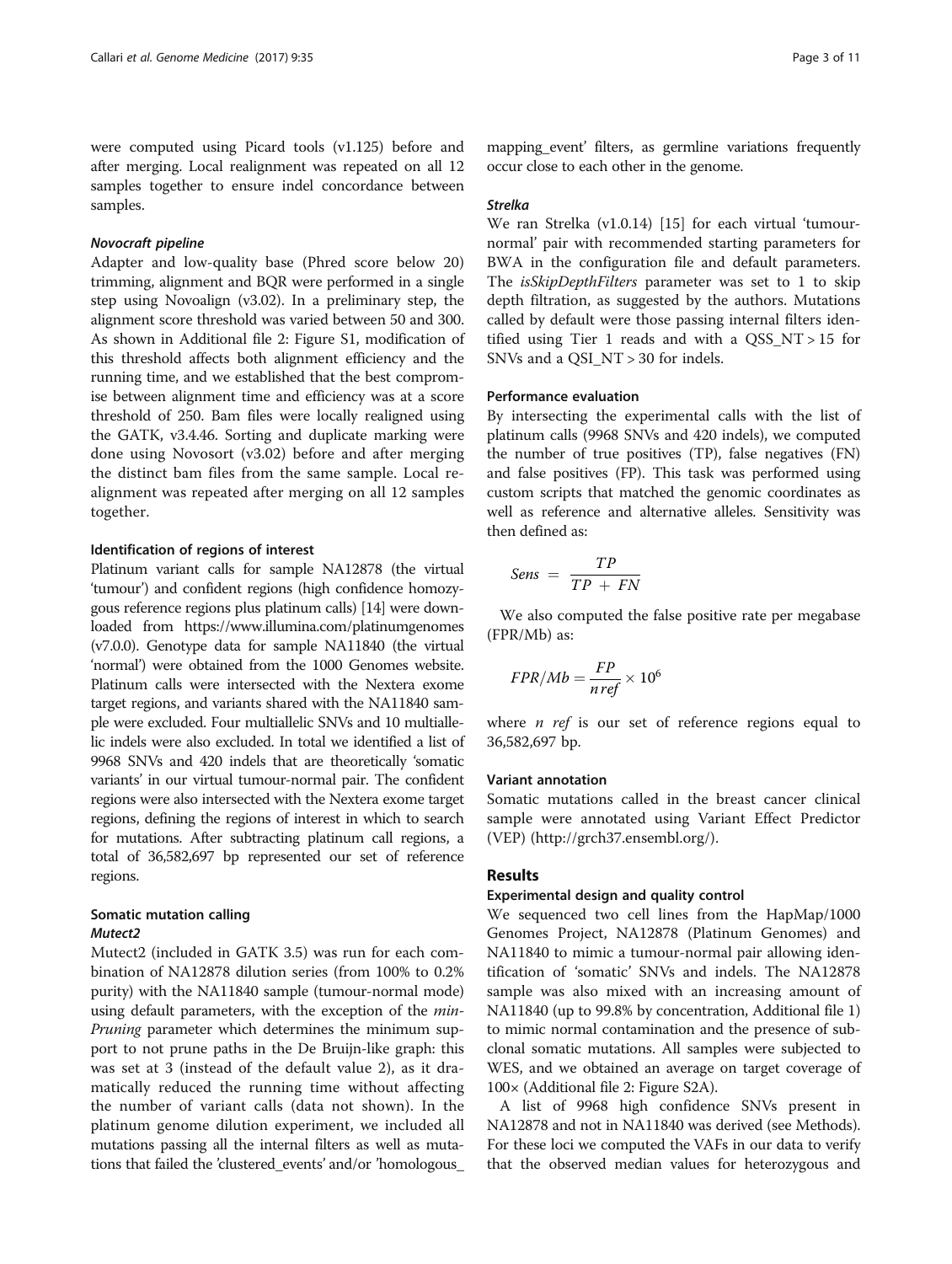<span id="page-3-0"></span>homozygous SNVs matched the expected values in the dilution series (Additional file [2](#page-9-0): Figure S2B). It is worth noting that whilst the median VAFs matched the expected values, confirming dilution accuracy, a wide dispersion of VAF values was observed, with 265 SNVs having a VAF of 0 in the 100% NA12878 sample, mostly caused by low or no coverage in that specific locus. An additional group of 495 SNVs had coverage less than  $10\times$  in our dataset. We did not exclude these SNVs, as uneven coverage is commonly observed in WES data. Although the selected platinum calls were not identified as SNVs in the publicly available data for NA11840, some were clearly present in our NA11840 data (556 mutations had a VAF greater than 0.2, Additional file [2:](#page-9-0) Figure S3). Again, these loci were retained because they might be either real SNVs or problematic regions with higher noise. The inclusion of the above-mentioned SNVs meant that our sensitivity would never reach 100%.

Raw sequencing data were processed using two distinct alignment pipelines (hereafter named BWA/GATK and Novocraft; the statistics above have been computed on Novocraft bam files), and 'somatic' SNVs and indels were called using Mutect2 and Strelka. Mutations were initially identified using default parameters and again using optimised filtering criteria. We then applied an intersect-then-combine (ITC) approach as detailed in Fig. 1 and subsequent paragraphs.

Performances of the different pipelines were measured in terms of sensitivity computed for each sample in the dilution series and FPR/Mb estimated in the most diluted sample. For FPR/Mb estimation, we only used the most diluted sample because we observed new mutations in the least diluted NA12878 samples (likely to be caused by genetic drift) that would be wrongly accounted as false positives. This is supported by the fact that in the least diluted samples (100% and 80% NA12878) most of the hypothetical false positives overlap, whilst in the most diluted samples none of them overlaps (Additional file [2](#page-9-0): Figure S4).

#### Mutation calling using default parameters and effect of base quality recalibration

When calling SNVs using default parameters, Mutect2 had higher sensitivity, particularly at low VAFs, but at the expense of a slightly higher FPR/Mb when compared to Strelka (Fig. [2a, c, e](#page-4-0)). However, none of the approaches reached 80% sensitivity in the pure NA12878 sample. Performances were lower in indel calling, with Strelka showing the lowest sensitivity but also a much lower FPR/Mb in combination with the BWA/GATK pipeline  $(Fig. 2b, d, f)$  $(Fig. 2b, d, f)$  $(Fig. 2b, d, f)$ .

The base quality recalibration (BQR) step can considerably change the performance. Indeed, when BQR was not performed, low frequency SNVs were called with a higher



Fig. 1 Analysis workflow. Schematic representation of the workflow of analyses applied to the NA12878 platinum genome dilution series. Raw data have been initially analysed using two alignment pipelines (BWA/GATK-based and Novocraft-based) with or without base quality recalibration. Somatic calls were identified using two distinct tools: Mutect2 and Strelka. For base quality recalibrated data, mutation caller parameters have been adjusted to improve overall performance. The intersection between mutations from the same caller but different alignment pipelines was selected to reduce the number of false positives. Subsequently, the unions of these filtered calls from Mutect2 and Strelka were combined to obtain the final set of calls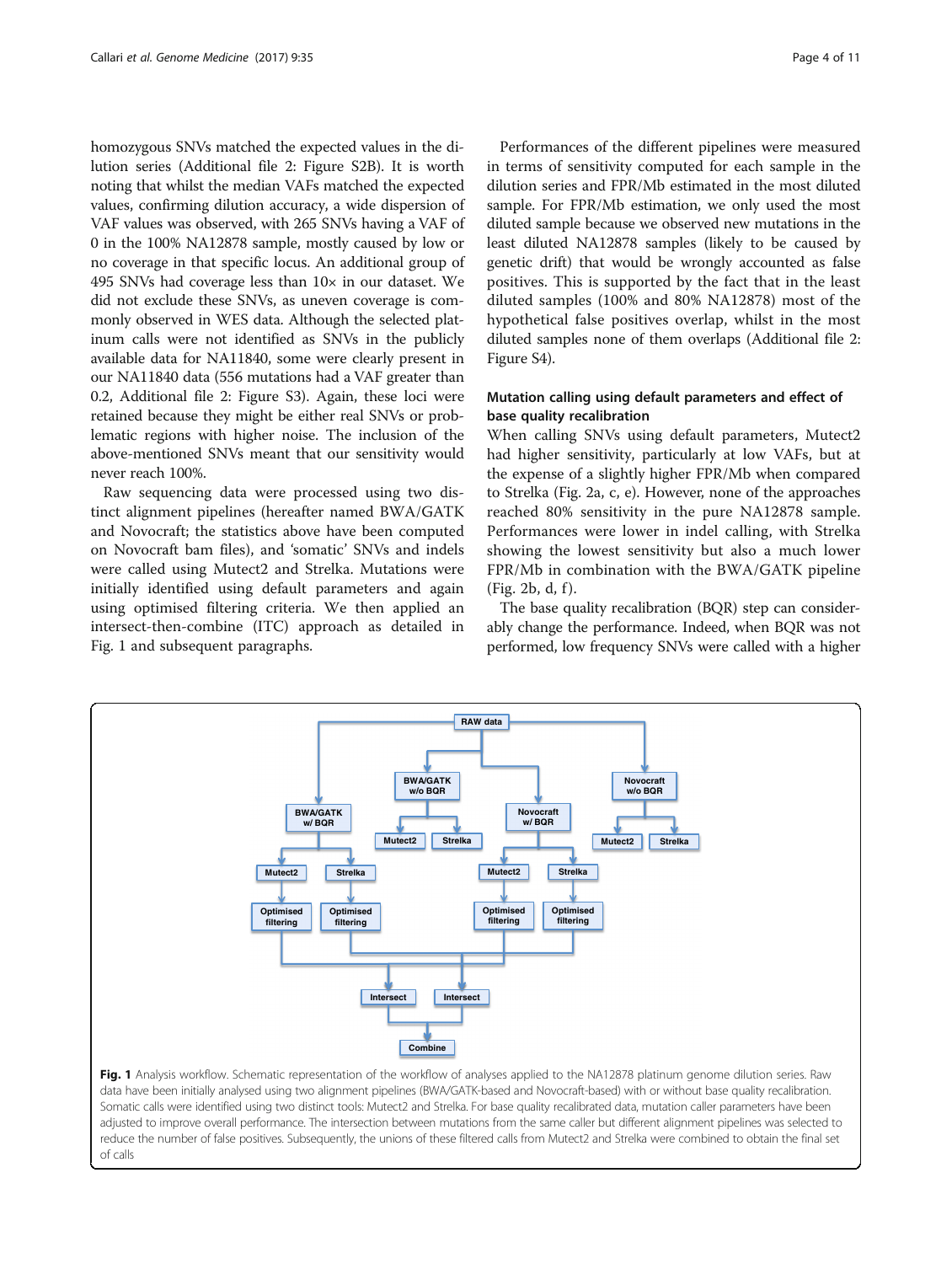<span id="page-4-0"></span>

of the alignment pipeline and mutation caller used

sensitivity, but associated with a dramatic increase in FPR/ Mb (Fig. 2a, c, e). Therefore, for all subsequent analyses, base quality recalibrated data were used. In base quality recalibrated data, although the alignment algorithms did not seem to have a major impact on sensitivity (Fig. 2a and c), the SNV FPR/Mb was higher in both callers when used with BWA/GATK alignments (Fig. 2e). In addition, a higher FPR/Mb was observed when Strelka was used to call indels on Novocraft-aligned data (Fig. 2f ).

#### Optimising mutation caller parameters

To improve the performance of both mutation callers, various caller-specific filtering criteria were assessed. In

Mutect2, we looked at the reasons for rejection of the false negative calls to understand which internal filters caused rejection, thereby identifying which parameters needed adjustment (Additional file [2:](#page-9-0) Figure S5). We considered both the undiluted NA12878 and the 10% diluted sample, hypothesising that reasons for failure might be different at high and low VAFs. Indeed, in the undiluted NA12878, independent of the alignment pipeline, most of the false negatives were rejected because the alternative alleles were observed in the normal sample (i.e. NA11840). As previously mentioned, some of these false negatives might be due to the presence of unreported SNVs in the NA11840 sample; however, a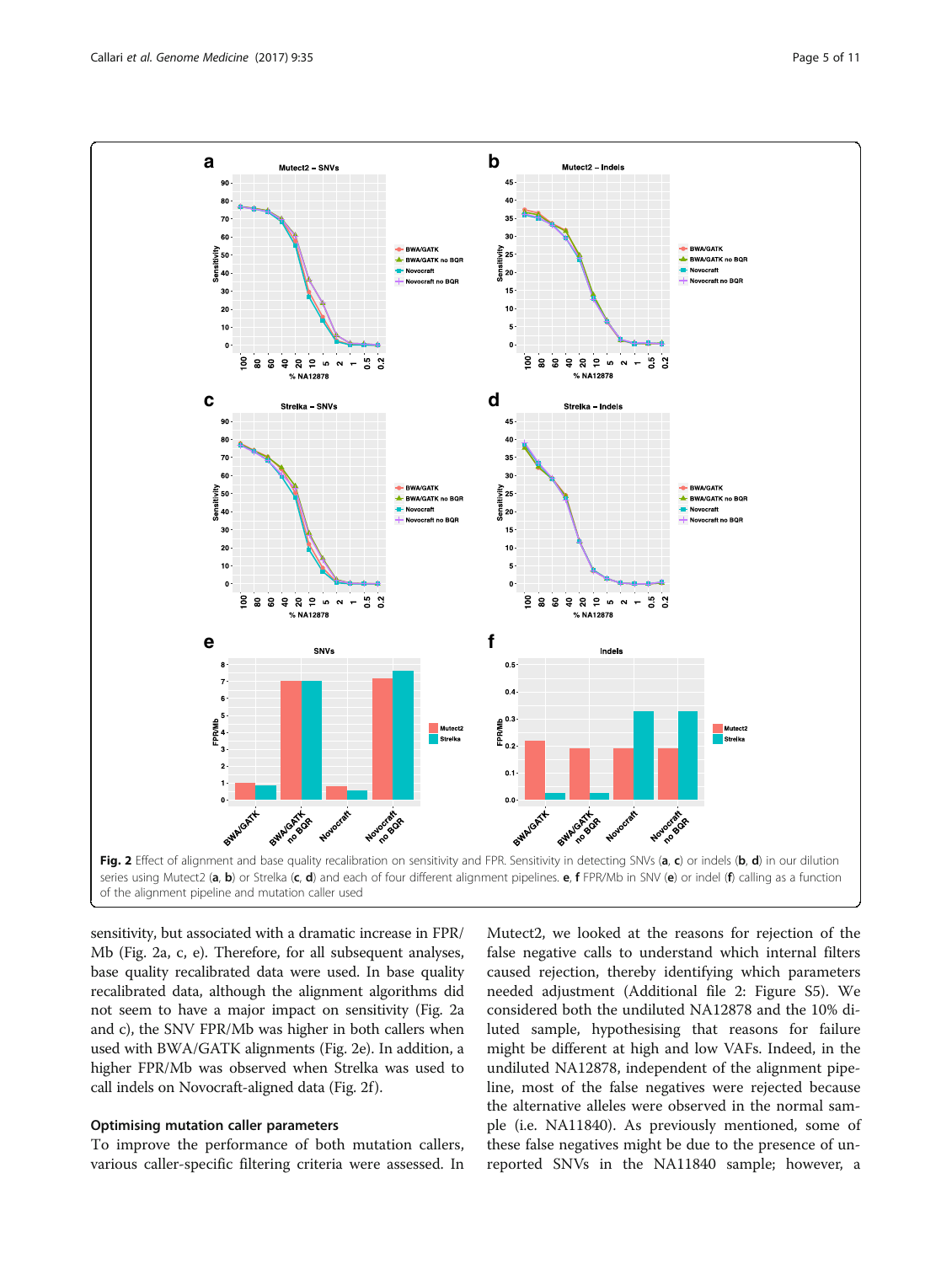proportion is likely caused by background noise or technical cross-sample contamination (Additional file [2](#page-9-0): Figure S3B).

Default Mutect2 parameters for the 'alt\_allele\_in\_normal' filter allow for no more than one read bearing the alternative allele in the normal sample, and it must represent less than 3% of the reads mapping over the locus. Taking advantage of a dataset where the ground truth (or a good approximation of it) is known, we measured the change in performance as a function of the threshold applied. Increasing the percentage of alternative allele present in the normal sample will likely increase not only the sensitivity but also the FPR, mainly because one might call germline mutations as somatic. Therefore, we added an extra filter by computing the ratio between the VAF observed in the tumour and the VAF observed in the normal (hereafter called T/N ratio). As expected, increasing the percentage of alternative allele allowed in the normal increased both sensitivity and FPR/Mb, but by applying the T/N ratio we could obtain higher sensitivity and lower FPR/Mb compared with default parameters. This was true for both 100% and 10% NA12878 samples and independent of the alignment pipelines (Additional file [2:](#page-9-0) Figures S6, 7).

Not surprisingly, in the 10% NA12878 sample the main reason of failure was the 't\_lod\_fstar' filter, where the log-likelihood ratio of the data under the variant and reference models has to exceed a specified threshold  $(default = 6.3)$ . Varying the threshold confirmed that it is a trade-off between sensitivity and FPR/Mb (Additional file [2:](#page-9-0) Figures S6, 7).

In Strelka, mutation calls are separated in Tier 1 and Tier 2, where the first is a set of input data filtration and model parameter settings with relatively stringent values, whereas the second uses more permissive settings [\[15](#page-10-0)]. It has been suggested by the Strelka authors to consider Tier 1 calls only and apply a QSS\_NT (quality score reflecting the joint probability of somatic variant and genotype of the normal) threshold of 15. Including Tier 2 calls increased both sensitivity and FPR/Mb, but by also changing the QSS\_NT threshold it was possible to increase the sensitivity and decrease the FPR/Mb. As before, this is true independently of the dilution and alignment pipeline (Additional file [2](#page-9-0): Figure S8). The same applies to indels, where the default QSI\_NT threshold is 30, although smaller improvements were observed (Additional file [2:](#page-9-0) Figure S9).

Based on the analyses above, we selected the best thresholds to increase the sensitivity (in particular at high VAF, without losing sensitivity at low VAFs), whilst in most cases reducing the FPR/Mb. For Mutect2 we included SNVs and indels with a percentage of alternative allele in normal up to 7% but a T/N ratio higher than 5. In Strelka we included Tier 1 and Tier 2 calls with a QSS\_NT > 25 for SNVs and QSI\_NT > 35 for indels. The

improvement in performance using the aforementioned parameters is summarised in Fig. [3.](#page-6-0)

#### The intersect-then-combine (ITC) approach

After parameter optimisation, we hypothesised that some of the false positives might be caused by alignment errors, and to test this hypothesis we compared the calls from the same mutation caller but from different alignment pipelines. Interestingly, only a small percentage (an average of 1% for SNVs and 3.9% for indels) of true positive calls was discordant, whilst half of the false positives were called in one case but not the other (an average of 50% for SNVs and 48% for indels) (Table [1\)](#page-6-0). Therefore, considering only the intersection of calls identified by the same mutation caller but with two different alignment pipelines reduced the sensitivity slightly but reduced the FPR dramatically. Importantly, this makes it possible to combine the calls from the two mutation callers (i.e. Mutect2 and Strelka), significantly increasing the sensitivity (because they still show a significant disagreement) but still at a low enough FPR. Notably, the subset of mutations called by both Mutect2 and Strelka has an extremely high true positive rate (Table [2](#page-7-0)). We checked that variants called by one caller but not the other were not caused by a different representation of the same variant. We found that only in one case the same insertion next to a repetitive region was represented as  $14:29261307$  A- $>AC$  in Mutect2 and 14:29261305 A- > AAAC in Strelka.

The ITC approach allowed us to achieve a sensitivity of 86.7% for SNV calling in the pure sample and 50.2% sensitivity for indels; these values were significantly higher than the default performances for each single approach whilst simultaneously controlling for the FPR/Mb (Fig. [4](#page-7-0)). For example, the ITC approach showed the same FPR/Mb of the Strelka/Novocraft pipeline; however, the sensitivity was systematically higher across the dilution series. In particular, sensitivity in SNV detection increased up to 17.1% in the 40% NA12878, whilst sensitivity in indel detection increased up to 16.4% in the 60% NA12878 sample.

Sensitivity was also estimated for the subset of SNVs and indels heterozygous in the NA12878 sample (Additional file [2:](#page-9-0) Figure S10). This allows a VAF approximation for these SNVs and indels for each sample in the dilution series, hence allowing an estimation of the sensitivity as a function of the VAF. In this subset of mutations, the sensitivity in the 100% NA12878 sample (expected VAF = 50%) was 87.8% for SNVs and 55.4% for indels.

We anticipated a significant number of false negatives caused either by low coverage or alternative allele dropout (see the 'Experimental design and quality control' subsection). Indeed, we found that 28.6% of the false negative SNVs using the ITC approach were due to low coverage (<10×) whilst an additional 9.9% showed a VAF = 0 in our data (but coverage  $>10\times$ ).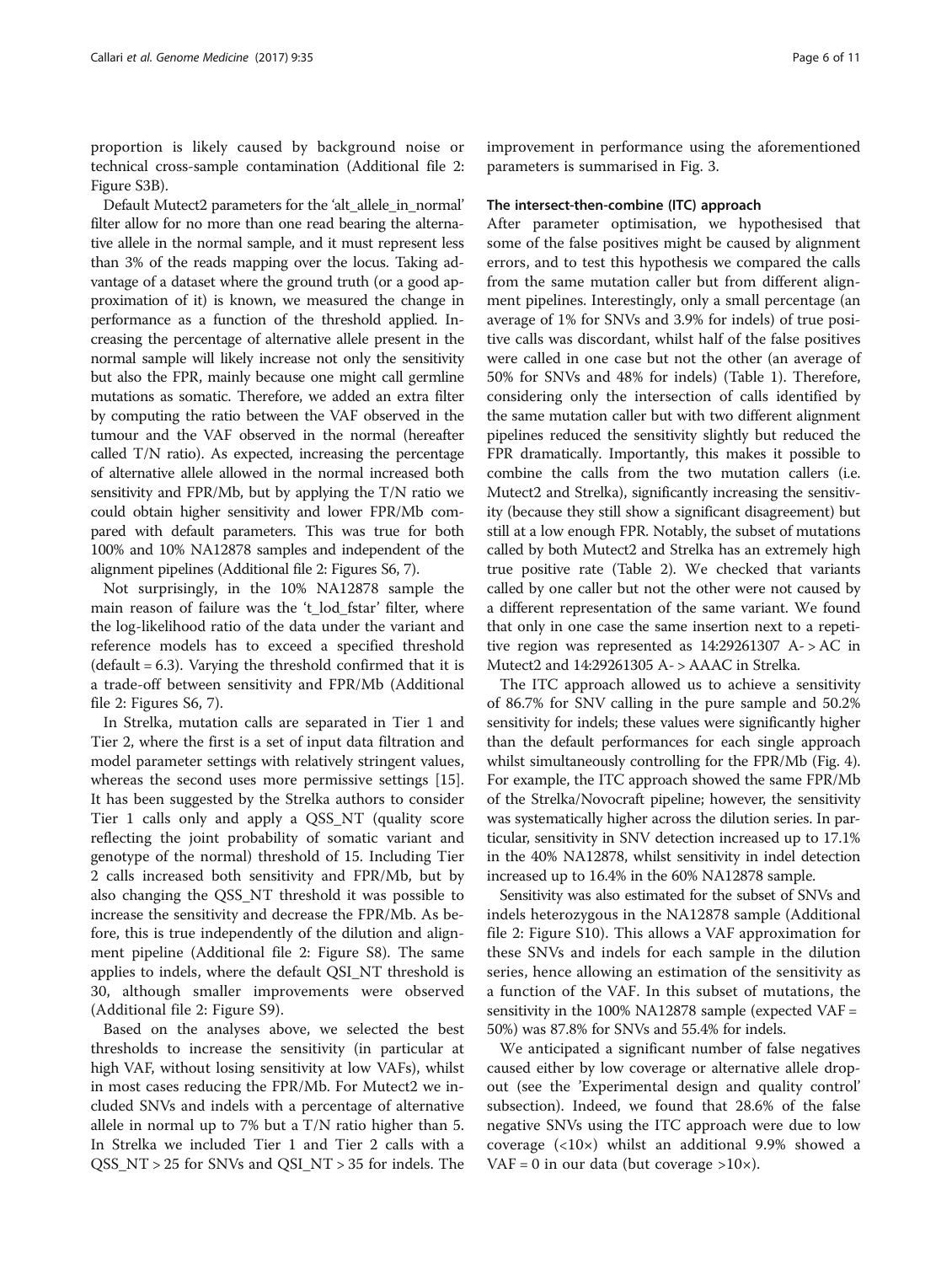<span id="page-6-0"></span>

Finally, we looked at the false positive calls still present using the ITC approach (Additional file [2](#page-9-0): Figure S11 and Additional file [3\)](#page-9-0). Some of the false positive SNVs were clustered and could be avoided using extra filtering steps based on the distance between calls. In addition, we noticed the presence of several  $C > A$  transversions, probably caused by oxidative DNA damage during sample preparation [\[16](#page-10-0)]. False positive indels were located in low complexity/repetitive regions where polymerase slippage could introduce errors.

#### Validation in clinical samples

After developing our approach and testing the performance in the platinum genome experiment, we aimed to confirm its validity in clinical samples. We first used a set of 10 normal samples for which two or three independent replicates were available. We called 'somatic' mutations in each pair of replicates using one replicate as 'tumour' and the other as 'normal' and vice versa. In this setting, we assumed that any mutations called are false positives, giving us the opportunity to estimate the FPR/Mb. For the four combinations of alignment pipelines and mutation callers, the observed FPR/Mb values were slightly higher than what was observed in the benchmark dataset. Importantly, the FPR/Mb was the lowest using the ITC approach (Fig. [5a, b\)](#page-8-0) and slightly lower than what was observed in the benchmark dataset (Fig. [4b, d](#page-7-0)).

Table 1 Intersection of calls obtained using different alignment pipelines

|             |         | TP - 100% NA12878 <sup>a</sup> |              |                    | FP                |              |                    |
|-------------|---------|--------------------------------|--------------|--------------------|-------------------|--------------|--------------------|
|             |         | BWA/GATK only (%)              | Intersection | Novocraft only (%) | BWA/GATK only (%) | Intersection | Novocraft only (%) |
| <b>SNVs</b> | Mutect2 | 90(1.1)                        | 8435         | 91(1.1)            | 23(65.7)          | 12           | 15(55.6)           |
|             | Strelka | 107(1.3)                       | 7928         | 37(0.5)            | 12(50.0)          | 12           | 5(29.4)            |
| Indels      | Mutect2 | 11 (6.4)                       | 162          | 6(3.6)             | 3(60.0)           |              | 2(50.0)            |
|             | Strelka | 7(4.0)                         | 169          | 3(1.7)             | (0.0)             |              | 8(80.0)            |

<sup>a</sup>Out of 9968 candidate SNVs and 420 true positive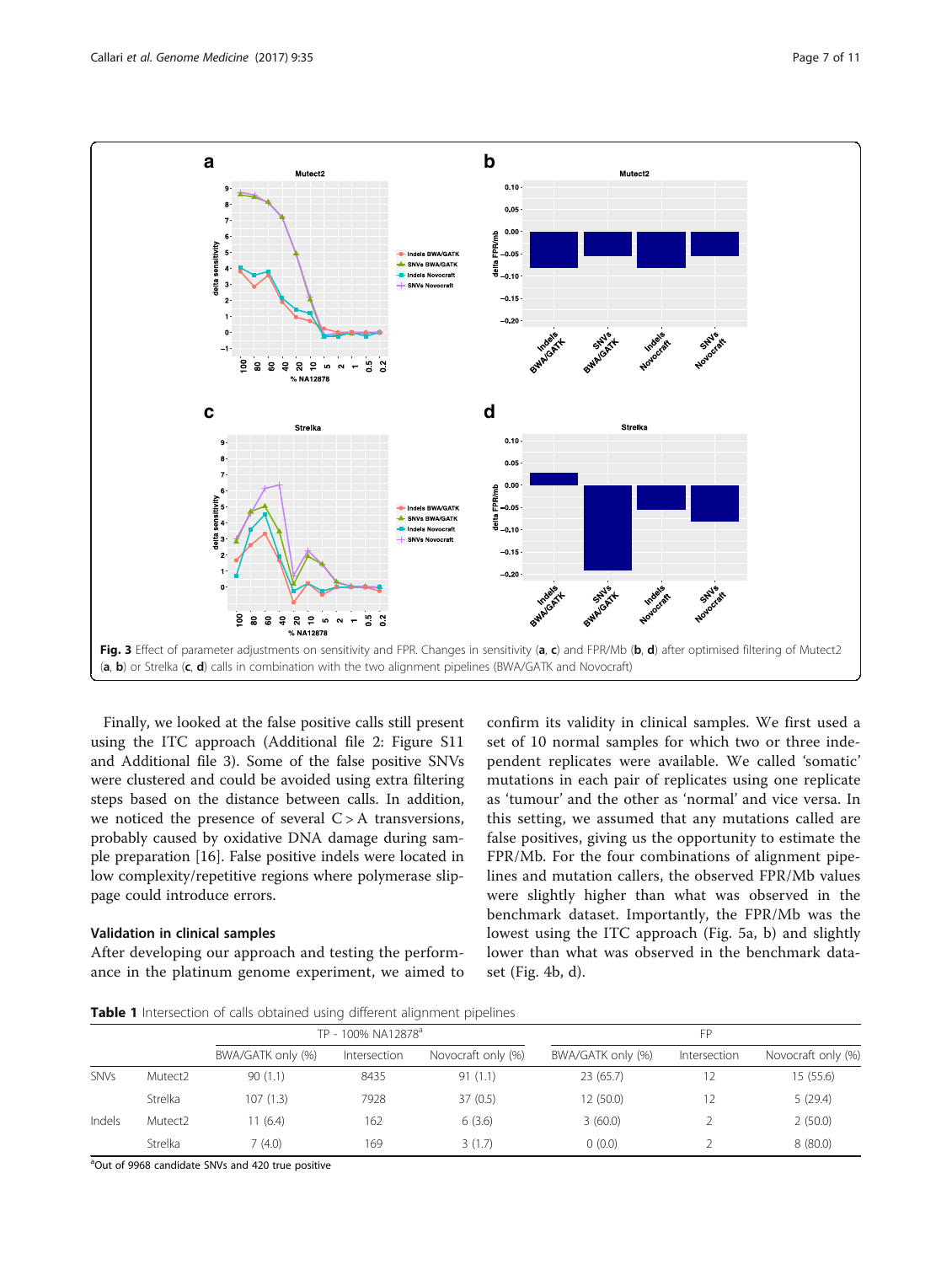|              |              | TP - 100% NA12878 |              | FP           |              |              |
|--------------|--------------|-------------------|--------------|--------------|--------------|--------------|
|              | Mutect2 only | Intersection      | Strelka only | Mutect2 only | Intersection | Strelka only |
| Union SNVs   |              | 723               | 205          |              |              |              |
| Union indels | 47           | 120               | 49           |              |              |              |

<span id="page-7-0"></span>Table 2 Union of somatic mutations identified using different callers

Next, we looked at a tumour-normal pair for which two independent replicates of the tumour sample were available. In this case, mutations called in both cases are very likely to be true positives, while those not overlapping will be enriched in false positives. Consequently, an improvement in mutation calling performances should lead to an increase in the percentage and absolute number of overlapping mutations. Importantly, one replicate (R1) had a 52× average coverage whilst R2 had a 79× average coverage; this implies that most of the calls in R1 should overlap the calls in R2, whilst a higher percentage of non-overlapping calls can be expected for R2. For each replicate we computed the total number and the percentage of overlapping somatic mutations after applying each combination of alignment pipeline and mutation caller or the ITC approach. The observed pattern fits with the difference in coverage between the two replicates and, more importantly, shows that the ITC strategy leads to the highest number of overlapping

mutations (Fig. [5c, d\)](#page-8-0). Indeed, 37 extra mutations (overlapping between the two replicates) were identified with our approach compared with the second best (Mutect2 Novocraft). Interestingly, some of them were affecting cancer-related genes, i.e. a missense mutation in TFE3, a stop-gain mutation in KMT2C and a stop-gain mutation in the putative tumour suppressor gene RPS6KA2 [[17](#page-10-0)] (Additional file [4](#page-9-0)).

#### **Discussion**

Cancer genomics has acquired a prominent role in oncology, providing information on cancer biology and mechanisms of resistance, and its clinical application is becoming a reality [\[18, 19\]](#page-10-0). However, computational analysis of sequencing-based data is facing a lack of standardisation, as demonstrated by recent reports [\[5](#page-10-0), [20](#page-10-0)]. In this study we focused on improving the identification of somatic SNVs and indels in WES data.



strategy compared with performance using each single alignment pipeline in combination with each mutation caller. Sensitivity (c) and FPR/Mb (d) in identifying somatic indels after applying the ITC strategy compared with performance using each single alignment pipeline in combination with each mutation caller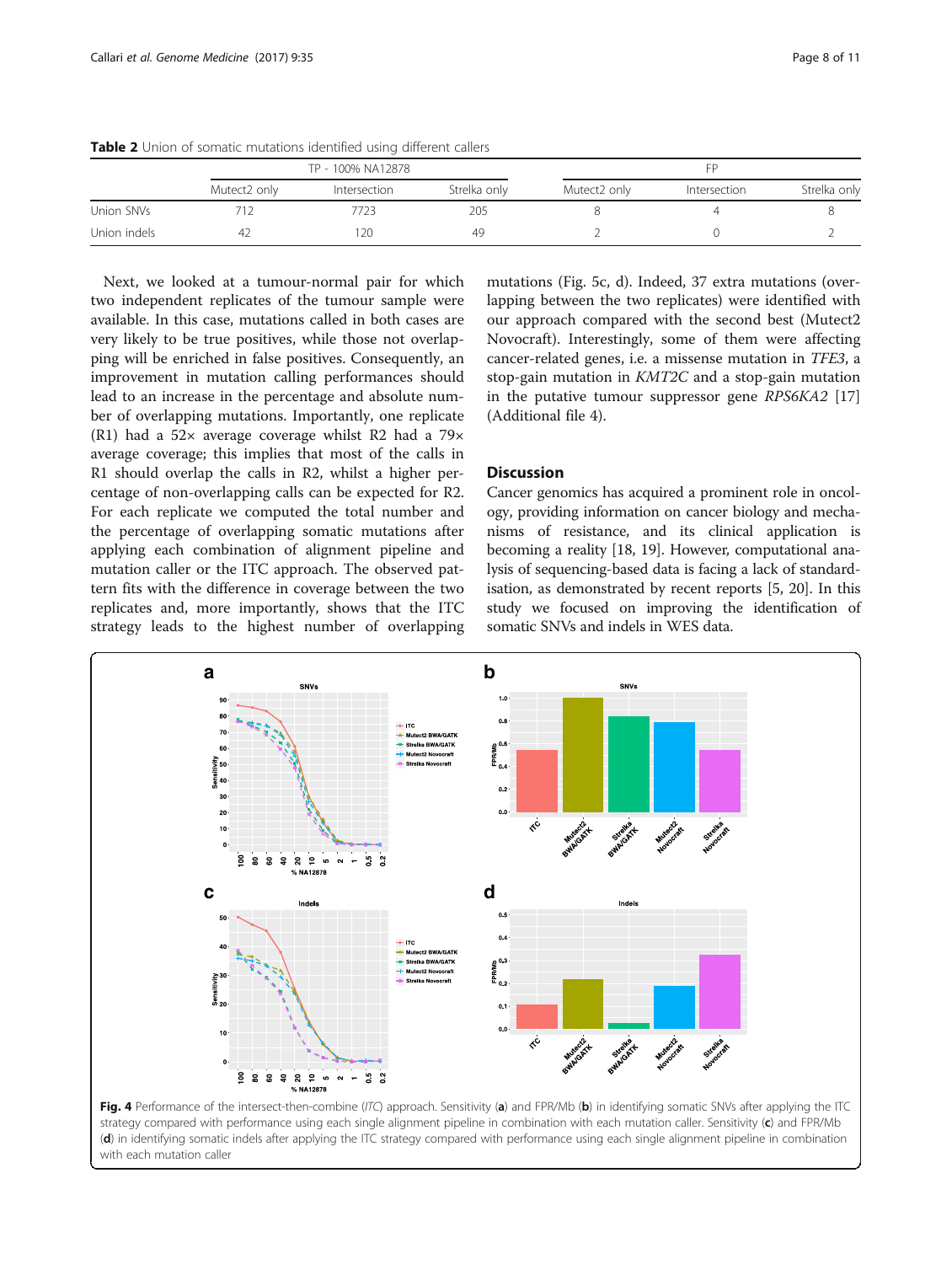<span id="page-8-0"></span>

Generating appropriate benchmark datasets to estimate pipeline performance is not a trivial task. In recent reports, somatic mutations have been spiked in computationally [[20](#page-10-0)] or derived after manual curation of high coverage data [[5\]](#page-10-0). The first approach is limited to SNVs and overestimates the performances because it generates mutations only in regions with sufficient coverage. The second is likely to generate an incomplete list of real mutations, in particular those having low frequency. The best available standard for germline mutation caller benchmarking is represented by the platinum genome sample NA12878 [[11, 21\]](#page-10-0). Using this sample, we created here a benchmark dataset suitable for the evaluation of new methods and pipelines aiming to identify somatic mutations. A similar approach has been proposed in [\[6](#page-10-0)], but we generated a dilution series experimentally and not in silico, mimicking more realistically the detection of low VAF mutations. Although not a perfect system, we believe it represents one of the best possible approximations to the ground truth. Limitations are linked with the fact that tumour genomes are more complex than normal lymphoblastoid cell lines, and some low complexity or repetitive genomic regions might not have been considered. Remarkably, we were able to confirm our findings in clinical samples, obtaining similar FPR/ Mb values and evidence for an increase in sensitivity using our ITC approach.

Note that, among mutations called with our approach and not with the second best performing pipeline, there were several missense mutations in proliferation and cancer genes, among them a stop-gain mutation in RPS6KA2, a putative tumour suppressor gene [[17](#page-10-0)], and a stop-gain mutation in KMT2C, which has been found mutated in several cancer types (<http://cancer.sanger.ac.uk/cosmic>). This highlights how the bioinformatic analysis can significantly impact downstream data interpretation and the chances to identify the functionally relevant aberrations in a tumour sample.

In many studies, precision and recall are usually computed as metrics to estimate performance [\[5, 20\]](#page-10-0). We preferred to use sensitivity and FPR/Mb instead [[6](#page-10-0)]. Precision, also known as true positive rate, is highly dependent on the number of real mutations in the sample. In our platinum genome experiment, nearly 10,000 mutations could be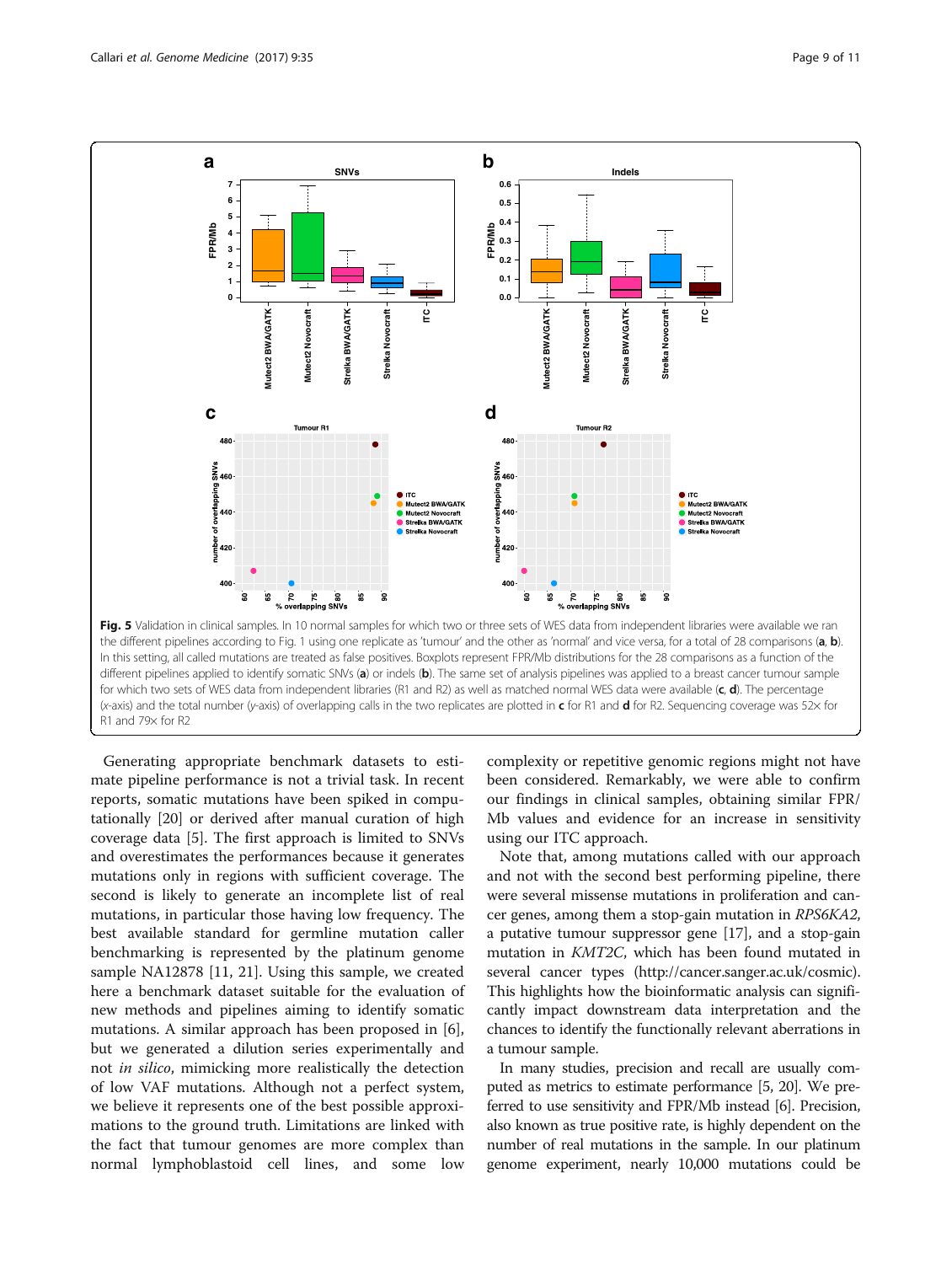<span id="page-9-0"></span>called, keeping the precision high even in the presence of hundreds of false positives. By contrast, the FPR/Mb gives a direct estimation of the expected number of false positives, independently of the number of real mutations present. Sensitivity and recall indicate the same metrics. Although the number of mutations in our benchmark dataset is higher than in most cancer types, this is not a shortcoming. On the contrary, from a statistical point of view, a higher number of candidate mutations helps in obtaining a more robust estimation of sensitivity.

We chose to use tools that have been shown to outperform others and are commonly used by the community and big cancer genomics consortia [\[5](#page-10-0), [6\]](#page-10-0). Mutect2 has been recently released; therefore, the previous version has been more widely used and benchmarked. We present here the results obtained using Mutect2 because it has not been previously compared with other tools and also because of its ability to call both SNVs and indels. However, similar conclusions can be drawn (for SNVs) using the older version of Mutect (data not shown).

In our study we evaluated the impact of several factors on the list of called mutations. The effect of alignment on mutation calling has been recently reported as minor [[20\]](#page-10-0). We report here concordant results in terms of overall performances; however, we clearly show that most of the false positives are a consequence of misalignment. Indeed, selecting the somatic mutations identified by the same caller but after alignment with two different algorithms allowed us to remove around 50% of false positives with a minimal loss  $(\sim 1\%)$  in sensitivity. A bigger impact was the base quality recalibration step; when not applied, it causes a huge number of false positives. Interestingly, in a recent comparison of whole genome sequencing pipelines, only 5 of the 18 involved groups applied a base quality recalibration step [[5\]](#page-10-0).

Overall, Mutect2 outperformed Strelka in terms of sensitivity, particularly at lower VAFs, although showing a tendency for higher FPR/Mb. Both tools benefited from an adjustment of default filtering thresholds, an aspect often overlooked in previous reports. Importantly, we introduced a T/N ratio as an additional filtering criterion that, in combination with a more relaxed threshold for the alternative allele in the matched normal, allowed an increase of up to 9% sensitivity in Mutect2 calls whilst reducing the FPR/Mb. As a cautionary note, some of the threshold applied in the filtering optimisation step might be in some way dependent of coverage, library preparation or sequencing platform and might not be generalised, but we expect the ITC approach here proposed to be generalisable and valid even when picking different tools. We estimated that the use of the ITC approach approximately doubles the required CPU time compared with a single aligner/single caller approach, and extra storage is temporarily required for the additional

bam file to be generated. However, we note that the use of high performance computing and parallelisation is common practice and would minimize this drawback. Indeed, the observed increase in performance far outweighs any drawbacks secondary to increased computing resources required.

Our study clearly indicates the importance and advantages of having a benchmark dataset to test somatic mutation calling pipelines and quantitatively measure their performance. Therefore, the dilution series herein generated represent a valuable resource that we are making publicly available through the precisionFDA platform ([https://precision.fda.gov/\)](https://precision.fda.gov/).

The combination of multiple callers has been previously suggested, but it has involved either taking the intersection or the union of them, drastically losing sensitivity in the first case (in particular when one tool performs worse than the other) or hugely increasing the number of false positives in the second. Here we propose a two-step strategy allowing us to merge the calls from two different tools whilst keeping the FPR/Mb low.

#### Conclusions

Identification of somatic SNVs and indels in WES data has been suboptimal. Here we propose a computational approach based on the combination of two aligners and two mutation callers to increase the sensitivity whilst controlling for the false positive rate. We also provide a benchmark dataset based on the platinum genome NA12878 to objectively test the performance of any bioinformatic pipeline for the identification of somatic mutations.

#### Additional files

[Additional file 1:](dx.doi.org/10.1186/s13073-017-0425-1) NA12878 dilution series. (XLSX 36 kb)

[Additional file 2: Figures S1](dx.doi.org/10.1186/s13073-017-0425-1)-S11. All supplementary figures. (PDF 2333 kb)

[Additional file 3:](dx.doi.org/10.1186/s13073-017-0425-1) List of false positive SNVs and indels using the ITC approach. (XLSX 43 kb)

[Additional file 4:](dx.doi.org/10.1186/s13073-017-0425-1) VEP annotation for mutations called using the ITC approach and not by the second best (Mutect2/Novocraft) in AB551 breast cancer sample. (XLSX 143 kb)

#### Abbreviations

FPR/Mb: False positive rate per megabase; Indels: Small insertions and deletions; ITC: Intersect-then-combine; NGS: Next generation sequencing; QSI\_NT: Quality score reflecting the joint probability of a somatic variant (indel) and NT; QSS\_NT: Quality score reflecting the joint probability of a somatic variant (SNV) and NT; SNV: Single nucleotide variant; VEP: Variant effect predictor; WES: Whole exome sequencing

#### Acknowledgements

We are grateful to Cancer Research UK, the University of Cambridge and Hutchison Whampoa Limited for their support. The Human Research Tissue Bank is supported by the NIHR Cambridge Biomedical Research Centre. We thank the Cancer Research UK Cambridge Institute Core Facilities that supported aspects of this work: Genomics and Bio-repository.